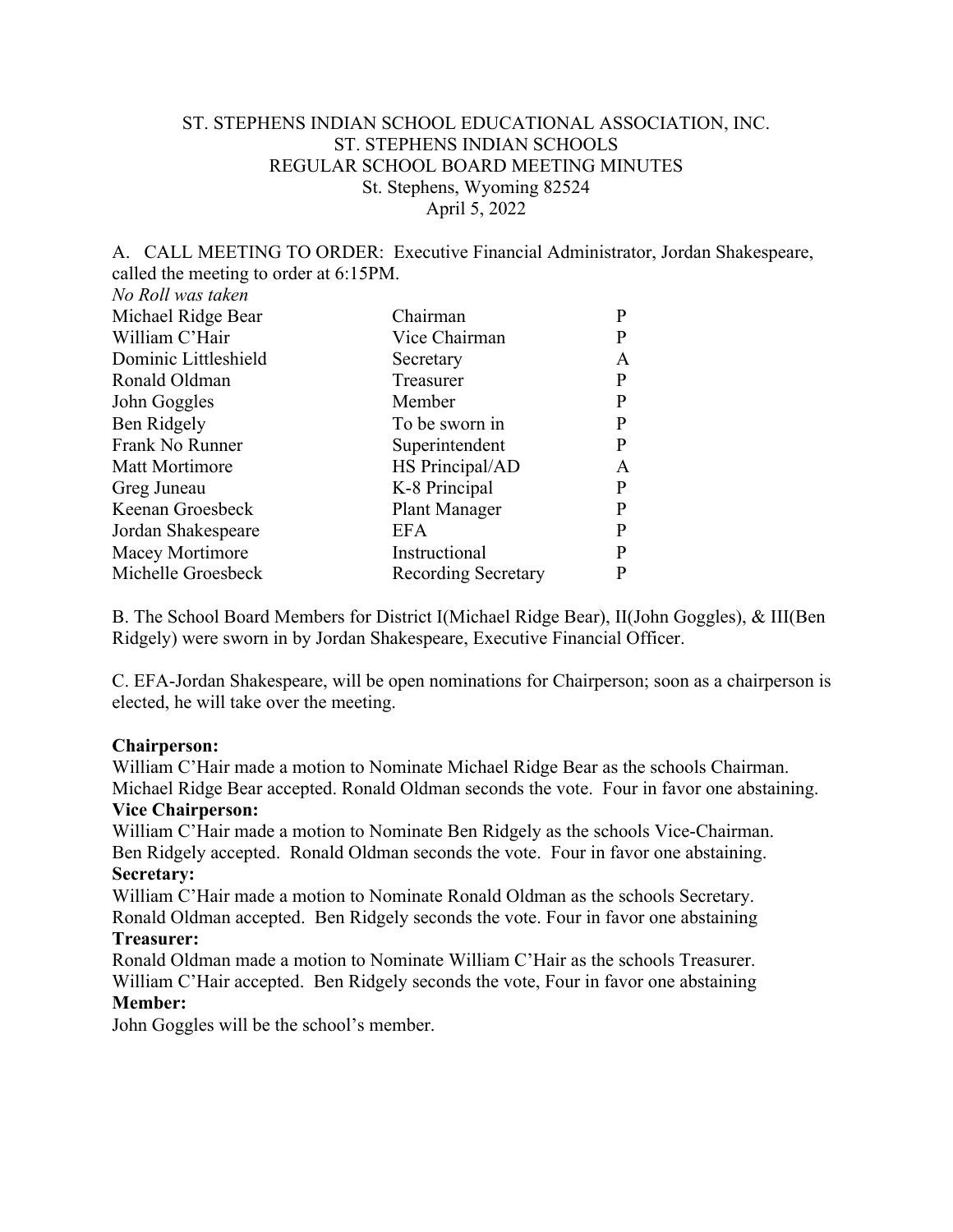|             | Chairperson: Michael Ridge Bear |
|-------------|---------------------------------|
| Vice Chair: | Ben Ridgely                     |
| Secretary:  | Ronald Oldman                   |
| Treasurer:  | William C'Hair                  |
| Member:     | John Goggles                    |

## D. BOARD AGENDA:

Amendments

Move-E.b. Heather Pasquinelli-Discussion on behalf of Matt Mortimore Moved to G.b Add to I.f. Jeanie Fletcher and Shelli Littleshield Housing request Remove: K.c Julia C'Bearing she has been placed under I.e.

Ronald Oldman made a motion to approve the Board agenda with the amendments. Ben Ridgely seconds the motion. Five voting in favor none opposed. Motion carried.

## E. VISITORS:

a. Sky Peoples Director had concerns with a discussion on student tests scores, grades from all neighboring schools. Sergio Maldonado spoke on behalf of all students with testing, grades and other issues.

## F. CONSENT AGENDA:

- a. Approval Board Minutes
	- Regular Minutes February 22, 2022 Special Minutes April 4, 2022
- b. Administrative Reports
	- i. Superintendent -Frank No Runner
	- ii. Matt Mortimore-HS Principal/AD
	- iii. Greg Juneau-K-8 Principal
	- iv. Plant Manager-Keenan Groesbeck
	- v. EFA-Jordan Shakespeare
	- vi. Instructional-Macey Mortimore
- c. Staff Travel In/Out State
	- i. Professional Learning Communities at work Institute, Las Vegas, NV, June 19-23, 2022 Lawrnde Harrison. *(Changed location since registration for Orlando Conf. was full)*
	- ii. Robert Rules of Order-Ethics and Recording of minutes. April 28-30, 2022. Ben Ridgely, William C'Hair, John Goggles and Michelle Groesbeck.
	- iii. 2022 Risk Management and Safety Conference, Chandler, AZ April 25- 26, 2022 Pat Moss and Jeanie Fletcher.
- d. Student Travel In/Out State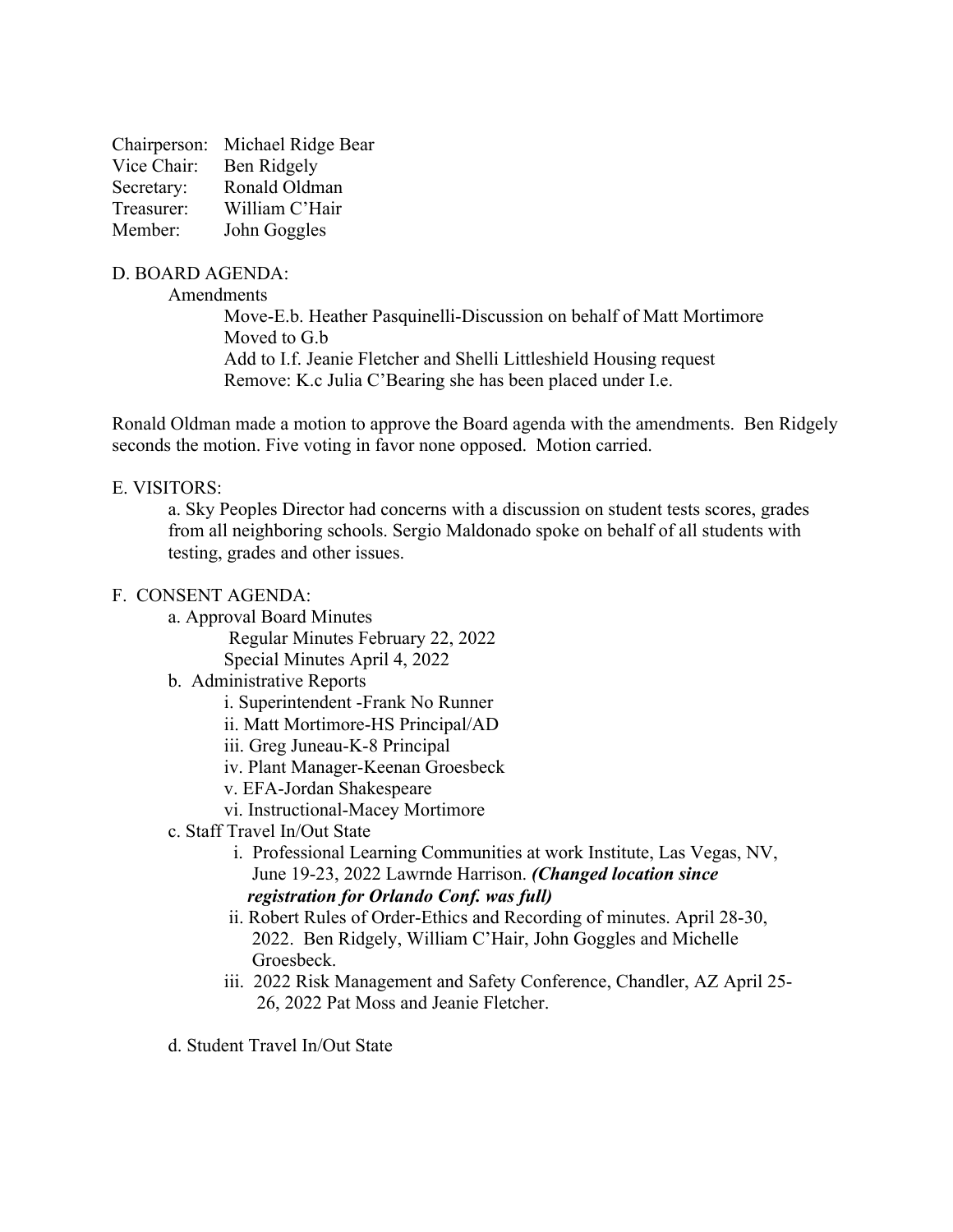Approval of Minutes & Travel & Administrative Reports Ronald Oldman made a motion to approve consent agenda. William C'Hair seconds the motion. Five voting in favor none opposed. Motion carried

# G. FINANCE:

1. Approved School bills in the amount of \$ 434,406.99 check numbers 8931-9687 & Schools financial report and all school credit card reports.

Ronald Oldman moved to pay the bills in the amount of \$ 434,406.99. Ben Ridgely seconds the motion. Five voting in favor none opposed. Motion carried.

b. Heather Pasquinelli talked with the board on Behalf of Matt Mortimore. Patrick Pasquinelli spoke on Matt Mortimore. Odessa Bowstring shared information regarding Matt Mortimore.

H. EXECUTIVE SESSION: Personnel Superintendent, K-8 Principal, BIE Student Complaint A. Enter Into Executive Session: Ronald Oldman moved to enter into Executive session at 7:39pm. William C'Hair seconds the motion. Five voting in favor none opposed. Motion carried.

Chairman Michael Ridge Bear reconvened the meeting at 10:33PM.

Action taken

(1) Is on the discussion of High School Principal Mathew Mortimore after taking it in to consideration of the support system that presented themselves tonight and the prior obligations that the promises, he gave to us as a board to a specific timeline of incidents that happened before he completed, I guess in a sense a good standing to that after that timeline been expired. But for the benefit of our children, you know (spoke in Arapahoe) they come first. And so, the board is going to ask that he submit a letter to us a letter of resignation. So that Because I know he is a good worker for our children and I don't want that to be a consequence to him if we were to terminate him. You know I want that ability for him to continue working wherever his future maybe. But that is the best decision we can do is to act is to ask him to give him that opportunity to resign. So, he will be given a letter of our actions tonight. Chairman Ridge Bear opened up for a motion to be made to request Mathew Mortimore to resign from High School Principal.

Ben Ridgely made a motion to go along with the Chairman's recommendation. John Goggles seconds the motion. Five voting in favor none opposed. Motion carried.

(2) Discussion to be act on is a separate issue and I sent out a letter to the employees yesterday morning that our Administration will be on leave until the next board meeting, we are going to extend that leave until Monday (April 11, 2022) at 6pm.